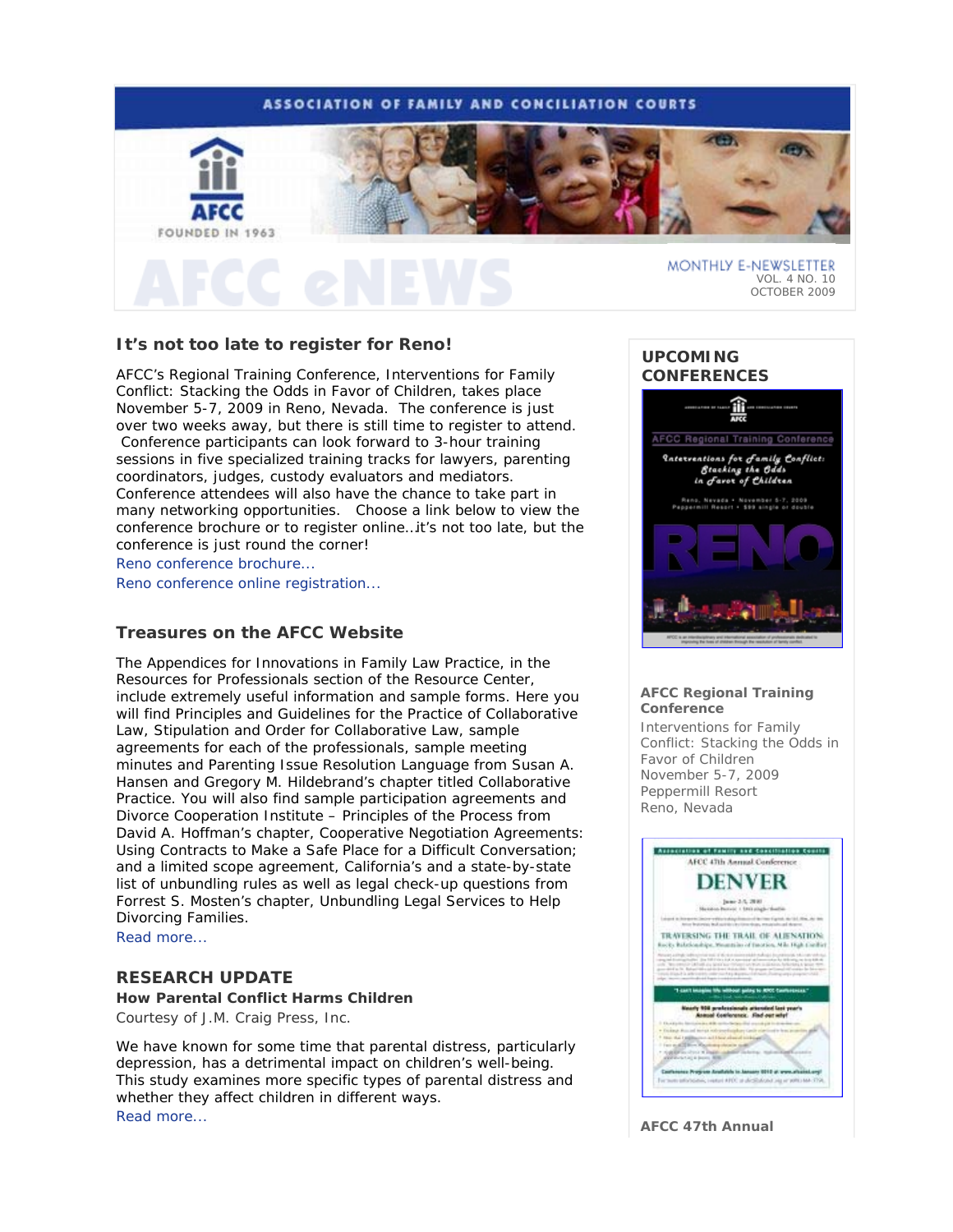# **ASK THE EXPERTS**

Justice Harvey Brownstone, North Toronto Family Court, shares his Ten Tips for Success in Resolving Parenting Disputes (excerpted from his new book *Tug of War*). Read more...

# **FEATURED ARTICLE**

**New Approaches To Divorce Settlements In Times Of Recession** 

*By Richard Sharp, courtesy of Mediate.com* 

Survey results published by The Institute for Divorce Financial Analysts in June 2009, indicate that the ways in which divorce proceedings are being handled are changing, due in part to the current economic climate. With the fall in house prices and pension funds, the two largest assets in a divorce settlement, separating and divorcing couples are looking for more costeffective and affordable ways of untying the knot and are exploring more creative solutions for resolving their financial issues.

Read more...

# **AFCC training programs in Baltimore in December**

*Parenting Coordination: Helping High Conflict Parents Resolve Disputes* will be presented by Joan B. Kelly, Ph.D. on December 7- 8, 2009.

*Advanced Issues in Child Custody: The Child's Perspective* will be presented by Mindy F. Mitnick, Ed.M., M.A. on December 9-10, 2009.

More information...

# **John Haynes Distinguished Mediator Award**

Robert Benjamin is this year's recipient of the John Haynes Distinguished Mediator Award given by the Association for Conflict Resolution to a prominent and internationally recognized leader in mediation who demonstrates personal and professional commitment to finding mediation solutions to conflict while balancing therapeutic and legal perspectives. Past recipients of this award are Peter Salem, Jim Melamed, Arnie Shienvold, Nina R. Meierding, Zena D. Zumeta, Barbara Landau, Donald T. Saposnek and Larry S. Fong – all AFCC members. Congratulations!

## **Arizona Statute Update**

The Arizona legislature passed legislation in July that provides that licensing board complaints made against psychologists who are judicially appointed in forensic matters must by reviewed by the appointing judges. That statute is now in effect and is posted. Read more...

# **AFCC's 47th Annual Conference June 2-5, 2010, Denver, Colorado**

The AFCC 47th Annual Conference, *Traversing the Trail of* 

## **Conference**

*Traversing the Trail of Alienation: Rocky Relationships, Mountains of Emotion, Mile High Conflict* June 2-5, 2010 Sheraton Denver Denver, Colorado

## **AFCC Ninth Symposium on Child Custody Evaluations**

October 28-30, 2010 Hyatt Regency Cambridge Cambridge/Boston, MA

## **AFCC 48th Annual**

**Conference** June 1-4, 2011 Hilton Orlando Bonnet Creek Resort Orlando, Florida

# **ASK THE EXPERTS**

**Do you have a question that you would like answered by an AFCC expert?** Let us know and your question could be answered in the next *AFCC eNEWS*.

Email your questions...

# **JOIN AFCC**

Are you a member?

Join or Renew...

AFCC offers member benefits that promote excellence in practice. View member benefits...

## **ABOUT AFCC eNEWS**

*AFCC eNEWS* is a monthly e-newsletter published by the Association of Family and Conciliation Courts (AFCC). *AFCC eNEWS* provides professionals with time sensitive and up-to-date topics including practice tips, research innovations and international news.

AFCC eNEWS archive...

## **Web Site Version:**

If you are having trouble viewing this email correctly,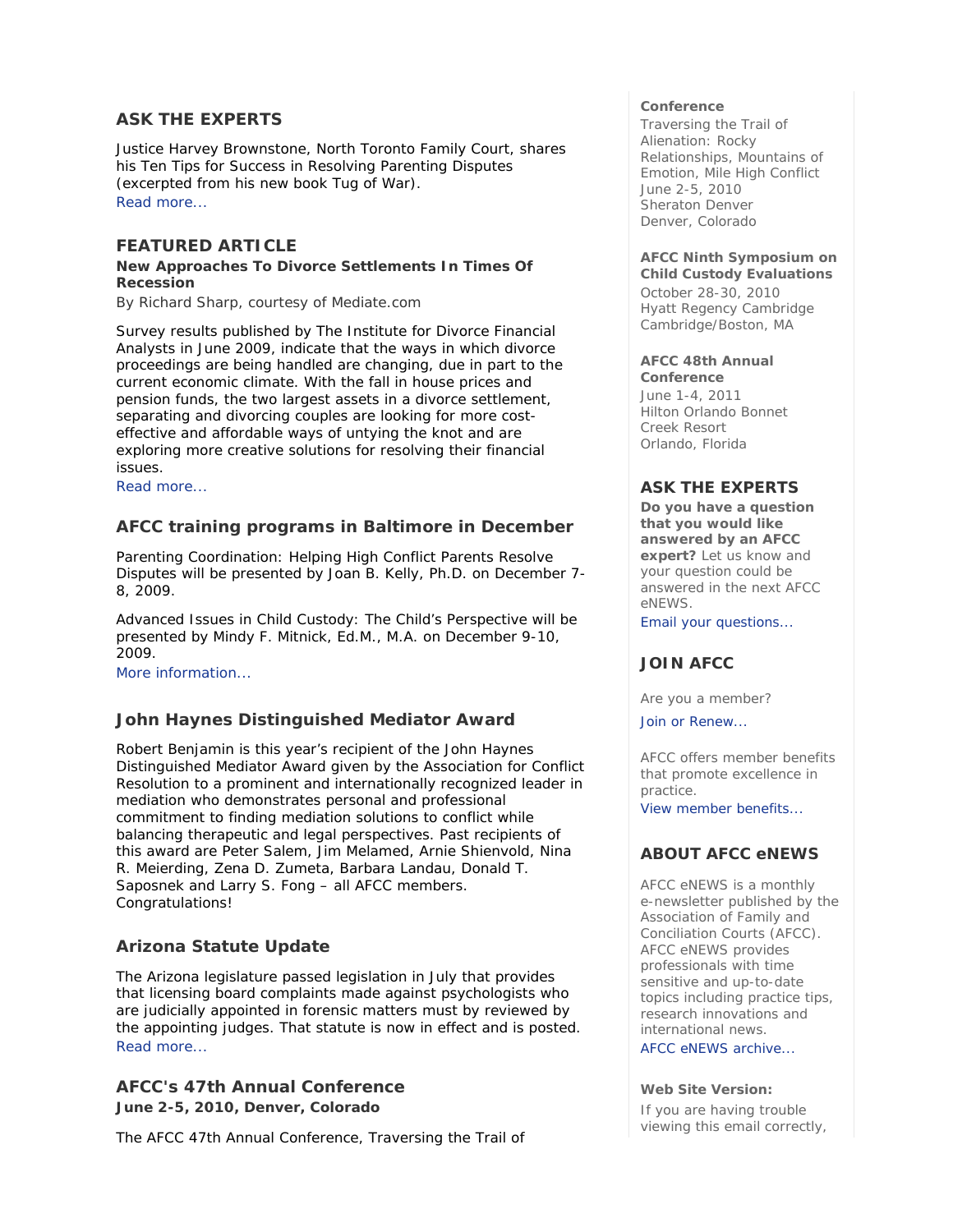*Alienation: Rocky Relationships, Mountains of Emotion, Mile High Conflict* in Denver will expand upon and build on the January 2010 issue of *Family Court Review*.

Read more...

# **FAMILY LAW IN THE NEWS**

**State best in US for giving children a voice in court**  *Courtesy of Boston.com* 

A national report released recently ranked Massachusetts the best state in the nation for giving children a say in their futures should their lives be upturned by allegations that their parents abused or neglected them.

Read more...

**Court says parents in New York cannot contract away obligation to support children until age 21**  *Courtesy of Examiner.com* 

In the Matter of Thomas B. v Lydia D. the New York State Supreme Court, Appellate Division, ruled on Thursday, October 1, that parents in New York State cannot contract away their obligation to take care of their children until age twenty-one. The issue before the court was whether or not a child's full-time employment by itself constituted emancipation and therefore released the parents from child support obligations. Read more...

.

Professionals dedicated to improving the lives of children and families through the resolution of family conflict

please view the Web site version by clicking here.

**Editor:**  Leslye Hunter editor@afccnet.org

AFCC welcomes your comments, questions or feedback. Please email the editor by clicking here.

# **EMAIL UPDATE**

Subscribe, Unsubscribe or Update Your Email Address AFCC will never share, distribute or publicize your email address.



6525 Grand Teton Plaza Madison, WI 53719 Phone: 608.664.3750 Fax: 608.664.3751 www.afccnet.org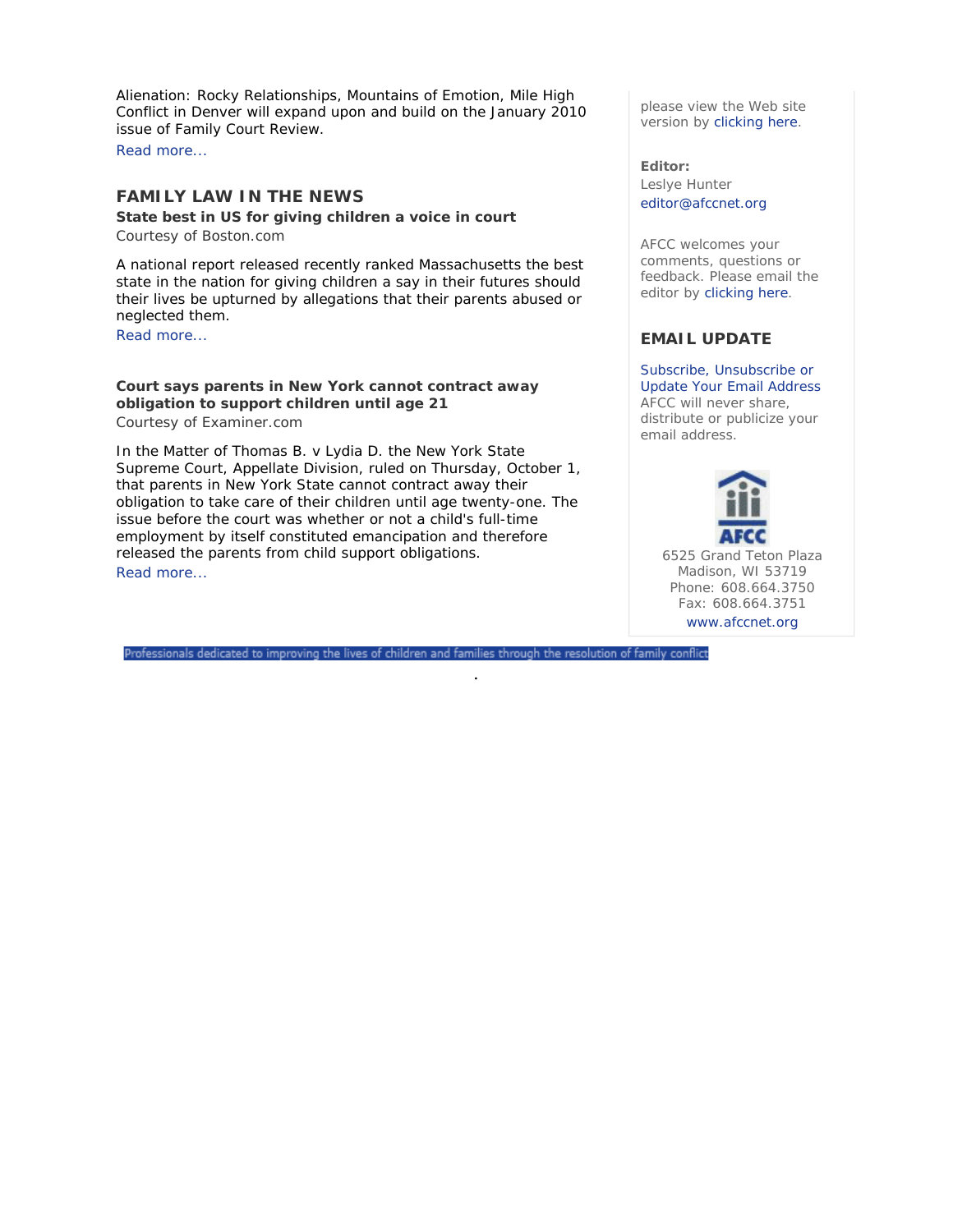



## **MEMBER CENTER**

**Family Court Review** 

**AFCC Conference Audio** 

- **AFCC News**
- **Member Directory**
- **Member Resources**
- **Chapter Resources**

### **AFCC HOME**



**How Parental Conflict Harms Adolescents**  *Courtesy of J.M. Craig Press, Inc.*

> *Shelton, K. H. and Harold, G. T. [2008]. Interparental Conflict, Negative Parenting, and Children's Adjustment: Bridging Links Between Parents' Depression and Children's Psychological Distress. Journal of Family Psychology. 22, 712 - 724.*

We have known for some time that parental distress, particularly depression [See Digests: 6, 1 & 5; 7, 1, 6, & 10; 8, 1, 3, 7, & 10; and 9, 1.], has a detrimental impact on children's well-being. This study examines more specific types of parental distress and whether they affect children in different ways.

The authors studied 352 intact families and one of their 11- to 13-year-old children, over a three year period. Thirteen percent of the families were blended while the remainder included natural parents. Ninety-nine percent of the families were Caucasian and of European ancestry. Parents were asked to complete questionnaires regarding their own depressive symptoms, insecurity, their children's behavior, and interparental conflict. Children were asked to respond regarding their own symptoms. Teachers were also asked to rate the children's well-being.

The authors found:

- Wives reported higher levels of depression, while husbands reported higher levels of relationship insecurity.

- Depression and insecurity among the parents led to greater interparental conflict. The more the parents felt depressed and insecure, the greater was the likelihood that the children felt rejected. Both parents and teachers reported knowing that the children were having more adjustment problems.

- When mothers were depressed or insecure, their children felt rejected by them and tended to misbehave more. This result was more likely for girls. When fathers felt depressed, the children did not feel rejected, but their anxiety increased, and they experienced more symptoms of distress. This was especially true for the boys.

- The longer interparental conflict continued, the worse the children felt.

- The authors concluded that as a result of parental conflict, the children felt that their parents were withdrawing from them. This perception prompted their distressed reactions.

- Mental distress increased over the 18 months prior to marital dissolution, but decreased almost an equal amount over the next 18 months.

### **Critical Analysis**

This study has a number of advantages. First, it was longitudinal in nature. Following the participants as they did increased the reliability of their findings. A second advantage is that the authors included ratings from teachers. This is helpful as it adds observations from neutral parties. Third,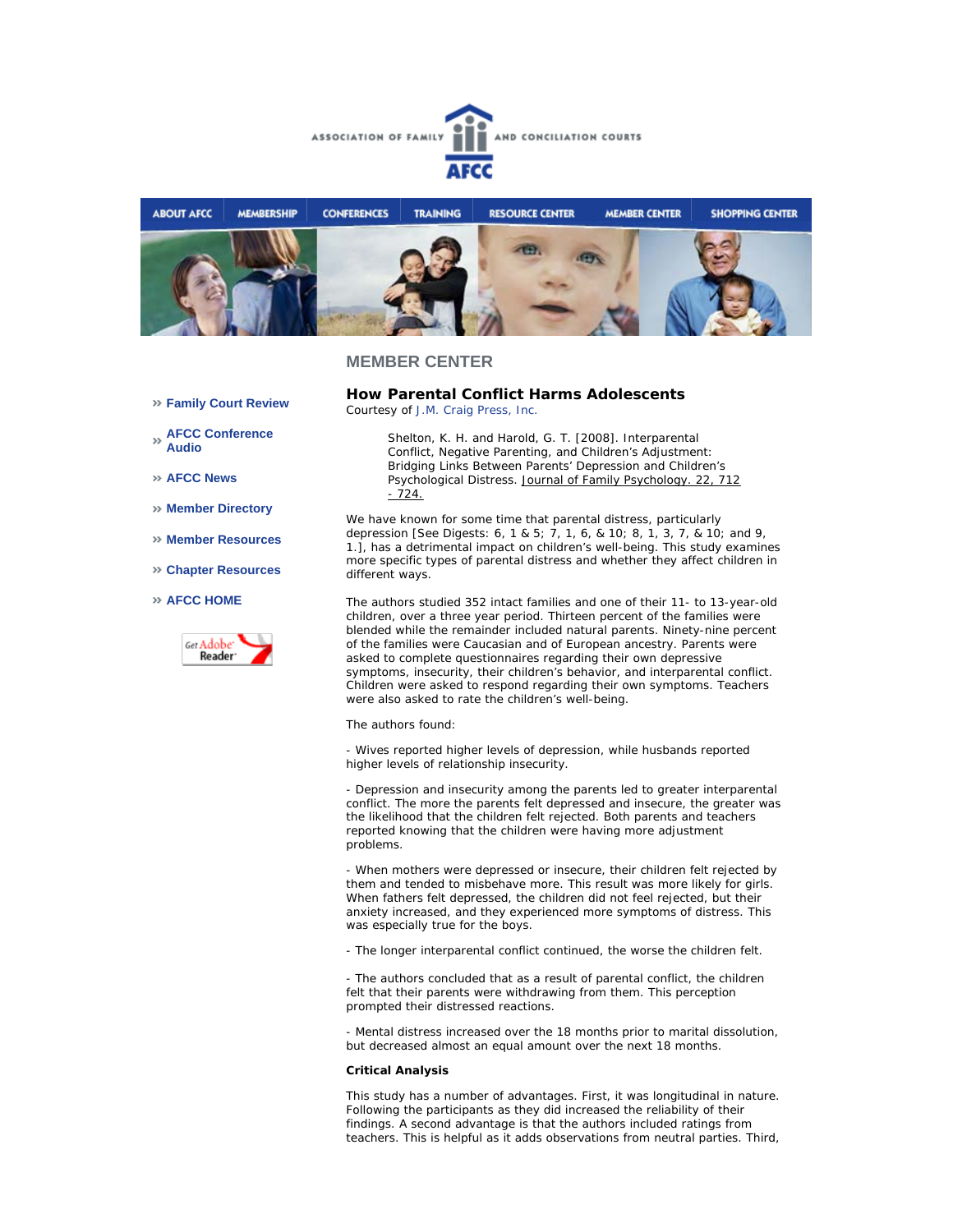this study specifically examined the roots of children's reactions based on their parents' distress. On the other hand, there were a number of drawbacks. First, the study was conducted in the UK with a sample of nearly all Caucasian participants. We do not know if their findings would be similar with a diverse U.S. sample. A second limitation is that the authors did not break down the results based on whether the children were living with their natural parents or with a step-parent. While we presume that this is because there were no differences between these families, the authors did not tell us so. Finally, the study is restricted to 11- to 13-yearold children. We do not know what, if any, differences there would be if the authors had studied a broader age range of children.

### **Recommendations**

A major finding of this study is that both the parents and teachers knew that the children were distressed when their parents were in conflict. While teachers can do little about this, the parents certainly can. The unfortunate finding from this study is that they did not. The situation for children can only be worse when their parents divorce. We often tell divorcing parents that when children misbehave, it is necessary to impose more discipline and structure and to remain involved with them so that they will feel more secure. This study reinforces the wisdom of this advice and tells us that doing so is particularly important for mothers. Finally, parents often tell clinicians that they stay together for the benefit of their children. This study represents yet another reason why this is not the case [See Digests: 5, 1; 6, 1; and 8, 6]. While no one looks forward to divorce, doing so may be the better course in cases where parents' chronic conflict cannot be resolved.

*For this as well as other valuable research visit J.M. Craig Press online at www.jmcraig.com or call (877) 960-1474. AFCC members receive a 25% discount on all J.M. Craig Products.*

J.M. Craig Press, Inc., 12810 Hillcrest Road, Suite 217 Dallas, TX 75230 (972) 960-1472 or (877) 960-1474

*Copyright © 1999 - 2009 J.M. Craig Press, Inc.*

6525 Grand Teton Plaza, Madison, WI 53719 Phone 608.664.3750 Fax 608.664.3751 afcc@afccnet.org www.afccnet.org

Search - Site Map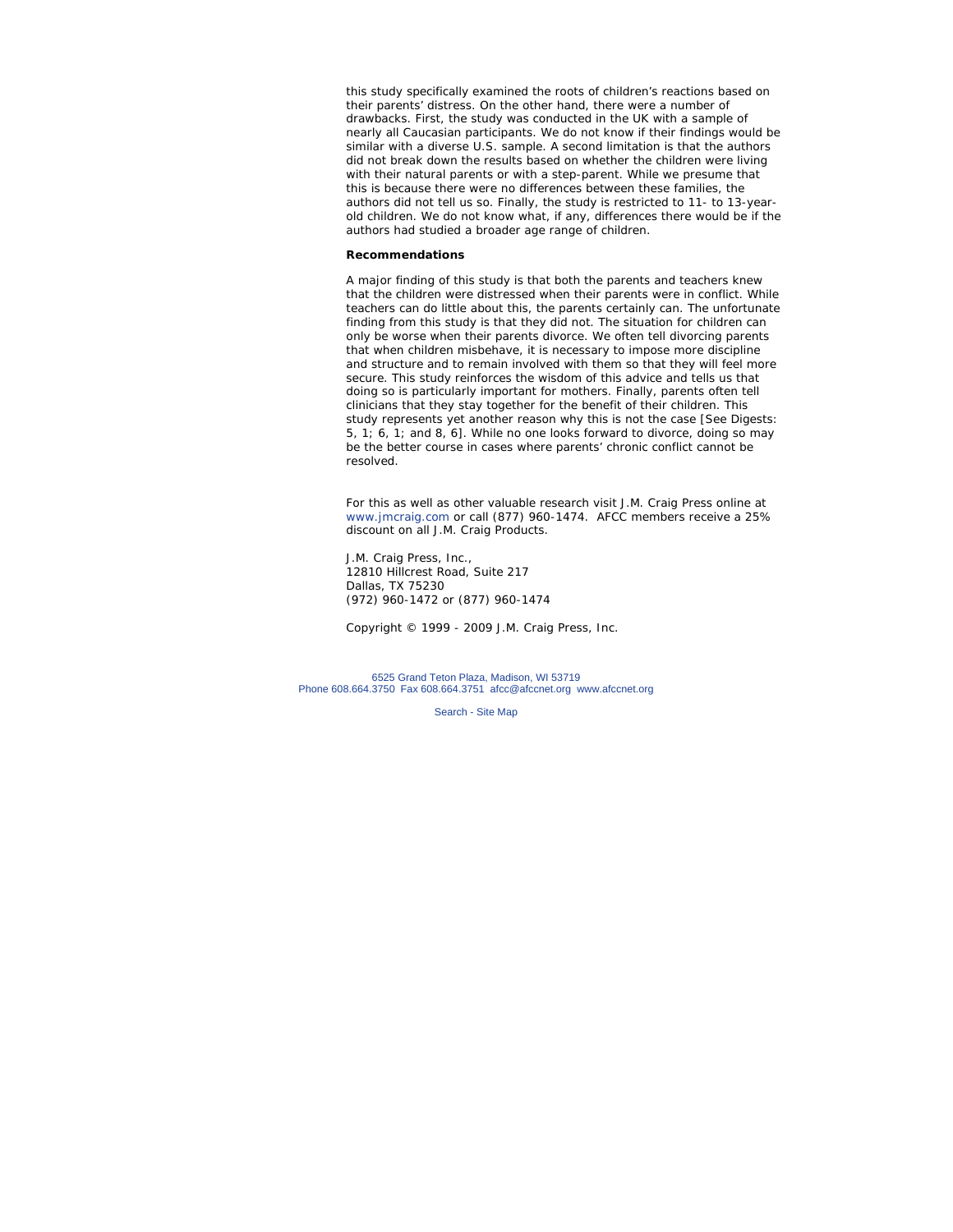



## **MEMBER CENTER**

# **ASK THE EXPERTS**

**Ten Tips for Success in Resolving Parenting Disputes**  *By Hon. Harvey Brownstone, Toronto, Ontario, Canada* 

### **1. Be child-focused.**

Parents must learn to love their children more than they dislike each other. Children need peace more than their parents need to win. Make your child's well-being the focal point of every discussion you have with your expartner. Before taking a position on any issue, ask yourself, How will this affect my child? Ask your ex-partner to do the same. Never let a discussion with your ex-partner be about your needs or his/her needs; it should always be about your child's needs. If you cannot agree on which solution would best meet your child's needs, ask yourself how you and your expartner would have decided this issue had you remained together as a couple. In most cases, the answer would be to consult an expert. For example, if you and your ex-partner have a disagreement about your child's health, or educational needs, or extracurricular activities, you should both be meeting with your child's doctor, school, a family counsellor, or parenting coach. There are many professionals with special expertise to help parents resolve their disputes in a child-focused way. The first step to being a mature, responsible co-parent is to always put your children's needs ahead of your own.

**2. Learn to distinguish between a bad partner and a bad parent.** The fact that your ex-partner was a bad partner does not necessarily mean that he/she is a bad parent. In my experience, most people who have been unfaithful to their spouses have actually treated their children very well. The way that a person treats his/her spouse in an unhappy relationship when no children are present may not be a good indication of how that person treats his/her children. It can be extremely difficult for a parent who has been mistreated by the other parent to accept that the child might see that parent differently and have a good relationship with him/her. Your child is entitled to get to know the other parent in his/her own right and to have a relationship with the other parent that is independent from your own. Even if the other parent is flawed, and even if restrictions or limitations must be placed on his/her contact with the child, your child can still have a safe and beneficial relationship with that parent. If your feelings about the other parent are standing in the way of your child's relationship with him/her, you should seek help from a counsellor or therapist.

### **3. Never speak negatively to the child about the other parent.**

Your child has a right to a loving relationship with each parent, free of any influence or brainwashing. Moreover, your child needs and deserves emotional permission from you to enjoy his/her relationship with the other parent. It is unfair and cruel to place your child in a conflict of loyalties and make him/her choose between you and your ex-partner, as this deprives the child of an important relationship. Keep your thoughts and opinions about the other parent to yourself; never share them with your child. Never draw your child into your disputes with the other parent. And while I'm at it, you should never criticize the other parent's family, new partner, or friends in front of your child. Nor should you tolerate your relatives, new partner, or friends denigrating or berating the other parent in front of your child. Make it clear to them that your child is to be shielded and protected from adult conflicts. Besides, it makes absolutely no sense to criticize

- **Family Court Review**
- **AFCC Conference Audio**
- **AFCC News**
- **Member Directory**
- **Member Resources**
- **Chapter Resources**
- **AFCC HOME**

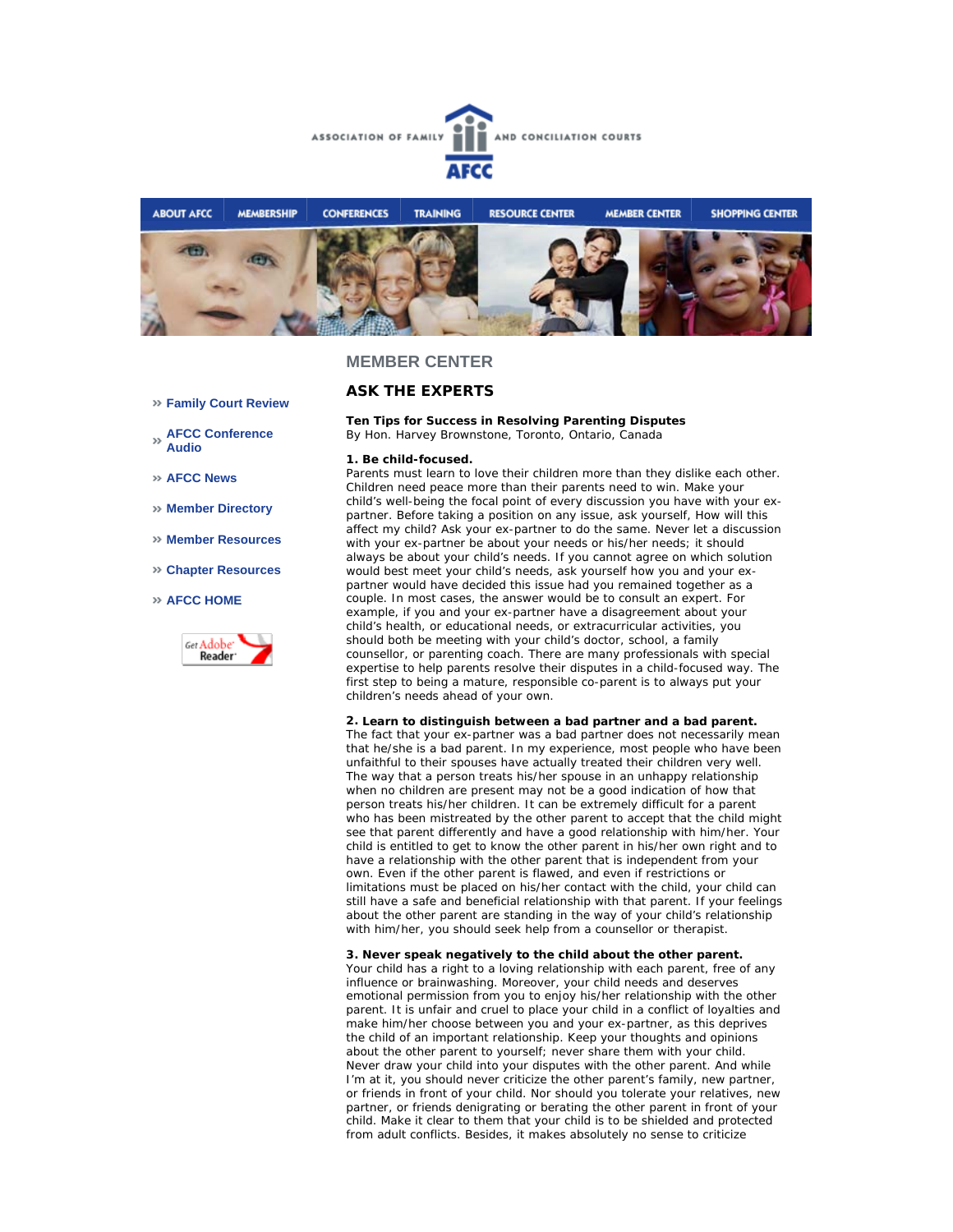people that your child is going to have a lot of contact with — what exactly do you want a child to do with this information? Most of the time a child will go right to the person who has been criticized and repeat everything you have said! Trust me, I've seen it happen thousands of times. One thing I have trouble understanding is why parents criticize each other's new partners. If you were attracted enough to your ex-partner to have a child with him/her, why does it surprise you that someone else finds him/her attractive? In most cases, a new partner had nothing to do with the breakup and is going to have considerable contact with your child. You gain nothing by making an enemy of that person.

### **4. Never argue or fight in front of your children.**

No exceptions. If you and your ex-partner cannot behave civilly in front of your child, then don't be together in front of your child. It's that simple. I cannot understand why so many parents have trouble pretending to get along with each other for the few minutes it takes to pick up or return a child at access exchanges. It's called acting, and it's not that hard to do! Parents — even those who live together — pretend in front of their children all the time. It is even more important to do this after separation, because children need to be reassured that their lives will be happy and stable even though their parents live apart. Why are parents able to behave well in a courtroom in front of a judge (at least the vast majority do) but not in front of their own children? Don't they love their children enough to say "hello," "good- bye," and "have a nice day," and make small talk for the sake of keeping things peaceful and pleasant? Apparently not. This is shameful. There are lots of ways for parents to communicate with each other without the children being present: they can meet in person, or use telephones, faxes, letters, e-mails, and, of course, they can communicate through their lawyers. There is absolutely no good reason for parents to expose their children to their conflict. Parents who continually fail to heed this advice should be prepared to welcome the child protection authorities into their lives. (See Chapter 11.)

### **5. Listen to the other parent's point of view even if you don't agree with it.**

If you are going to communicate directly with your ex-partner, remember that communicating with maturity starts with listening. You must learn to really hear what your ex-partner is saying, and understand his/her point of view. In any disagreement, try repeating back to your ex-partner what his/her position is, and the reasons why he/she is taking that position. I often do this in court and am frequently amazed by many people's inability to correctly repeat back to me what their ex-partners have just finished telling me only a few seconds before! For that matter, I am equally amazed at how often I am accused of saying things I did not say — thank heavens we have transcripts in court that record exactly what was said! The point I am making is that you cannot decide whether you agree with someone if you have not clearly understood what he/she is saying. You must put your emotions aside and listen with your brain. Even if you end up disagreeing with the other parent, you should at least be able to convey to him/her that you have understood his/her point of view. Many times I find that once two people have clearly understood the other's position, they are not as far apart as they first thought they were. Good listening skills are not acquired overnight, but post-separation counselling can be very helpful in speeding up the learning process.

## **6. Consider mediation before giving the decision-making power to a judge.**

Too many parents react in a knee-jerk way to each other's conduct by running to family court without first getting legal advice or considering the impact of starting a court case. It is essential to consult a family law lawyer before taking any steps to resolve a conflict with an ex-partner. Your lawyer will explain your options and advise you on which one will best fit your situation. It may not be necessary to turn the decision-making power over to a judge. With the right help, you and your ex-partner may be able to arrive at compromises that will be better for your family than a courtimposed decision. Many thousands of parents have found mediation to be a beneficial problem-solving mechanism, so it is definitely worth exploring. For all the reasons given in Chapter 2, going to court should be a last resort, except for the special circumstances set out in Chapter 3.

### **7. Separate your financial issues from your parenting issues.**

In any family breakdown, there are two types of issues to be resolved: financial issues and parenting issues. These are completely separate matters and should be dealt with that way. With the exception of the intersection that might occur between access and child support (see Chapter 9), you should not allow your discussions and disagreements over property and money to enter into your co-parenting relationship. Your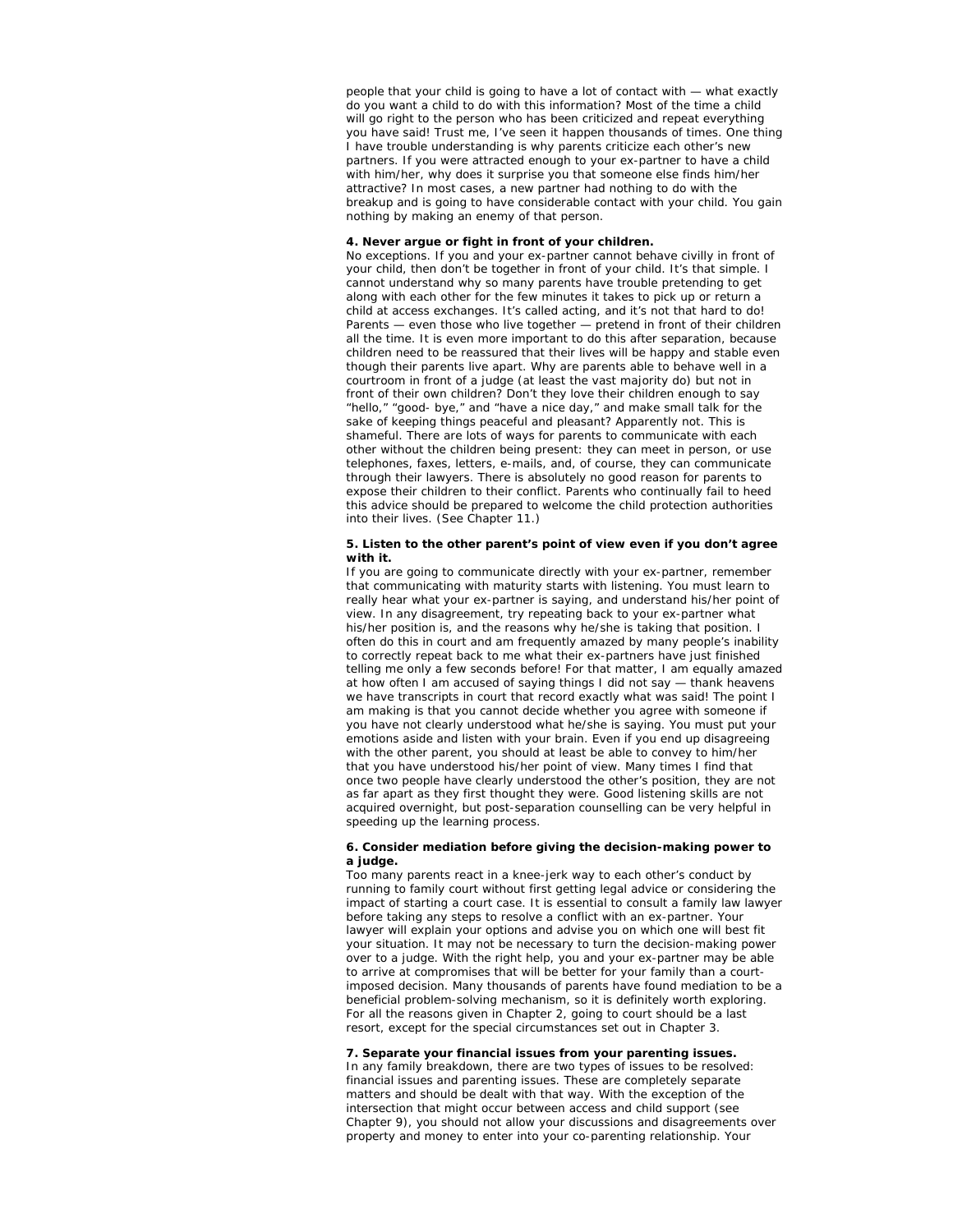relationship with your children should have nothing to do with financial transactions or property transfers. Even if your ex-partner's conduct regarding financial matters is making life difficult for you, this should not interfere with his/her role in your child's life. It can certainly be a challenge to behave civilly with someone whom you think is trying to cheat you financially, but the ability to keep parenting issues separate from financial matters is a hallmark of maturity.

### **8. Be flexible and reasonable in making access arrangements.**

By far the greatest area of conflict between separated parents is that of organizing, carrying out, and enforcing access visits. Family courts everywhere are swamped with parents complaining of each other's frequent cancellations, lateness, and a myriad of other misbehaviours. In a great many of these cases, a little common sense and fairness from both parents would have gone a long way toward resolving the problem. Do your best to follow the four simple tips about access given in Chapter 12. Be flexible and reasonable in accommodating your ex-partner's work schedule and travel concerns, as well as changes in your child's routines. Be considerate when dealing with access on special occasions and during vacation periods. You never know when you might need your ex-partner to extend the same consideration to you. Remember that access schedules must be adjusted to accommodate changes in the parents' and children's lives. This is not only normal but is to be expected, so go with the flow, don't make a big deal out of every minor deviation from your access schedule, and be willing to make compromises for your child's sake.

### **9. Your children still see you as a family, so communicate!**

As I have mentioned, you can be an ex-partner, but you are never going to be an ex-parent. If you truly accept that your children are innocent and bear no responsibility for your separation, then you know that they are entitled to be part of a family and to have their parents behave like family members, even though they live apart. Children who have contact with both parents need them to communicate with each other. I have had situations in which a child's health suffered because one parent didn't tell the other about the child's medical problem, so the child didn't get the proper medical attention in the other parent's care. This is unforgivable. When a child is going frequently from one parent's home to the other's, it is vital that each parent know about anything important that has happened to the child while in the other parent's care, especially an illness. It is also important for parents to have each other's addresses and telephone numbers, unless there is a very good reason to not disclose this information — and even in that case, there must be some way for parents to contact each other (for example, through a third party) in the event of an emergency. Parents should have equal rights to obtain information about their children from schools, doctors, and other service providers. Parents should have equal rights to attend important meetings such as parent-teacher interviews or key medical appointments. Both parents should be able to attend special events in the children's lives such as religious ceremonies, school events, sports tournaments, and music recitals. Even if there is a restraining order (or criminal court no-contact order) prohibiting contact, speak to your lawyer about the possibility of amending the order to permit at least some minimal form of communication regarding your child, even if it is in written form (for example, by using a communication book), or through a third-party intermediary. Your children need you to know what's happening in their lives even when they're with the other parent. If possible, find a safe and legal way to make this happen.

## **10. Don't hesitate to get help.**

Family breakdown is one of the most stressful and painful experiences anyone can go through. The challenge of overcoming a failed partner- ship while at the same time developing a good working relationship with an expartner can be overwhelming. You do not have to do this alone. There are specialized counsellors and therapists who can help you, your ex-partner, and your child. Many community organizations offer excellent programs to help separated parents and their children make the necessary transition from ex-partner to co-parent. There are social workers and parenting coaches with the expertise to help you and your ex-partner develop a workable parenting plan. There are many books that offer great ideas (see "Suggested Reading"). Speak to your family doctor about a referral to a counsellor or therapist. It's worth attending one meeting just to find out what services might be available to you and your family. Finally, remember that your family law lawyer is there to help you and can refer you to a number of community resources. Family law lawyers, like family court judges, know only too well that post-separation parental disputes are about much, much more than the law. Don't let the legal aspects of your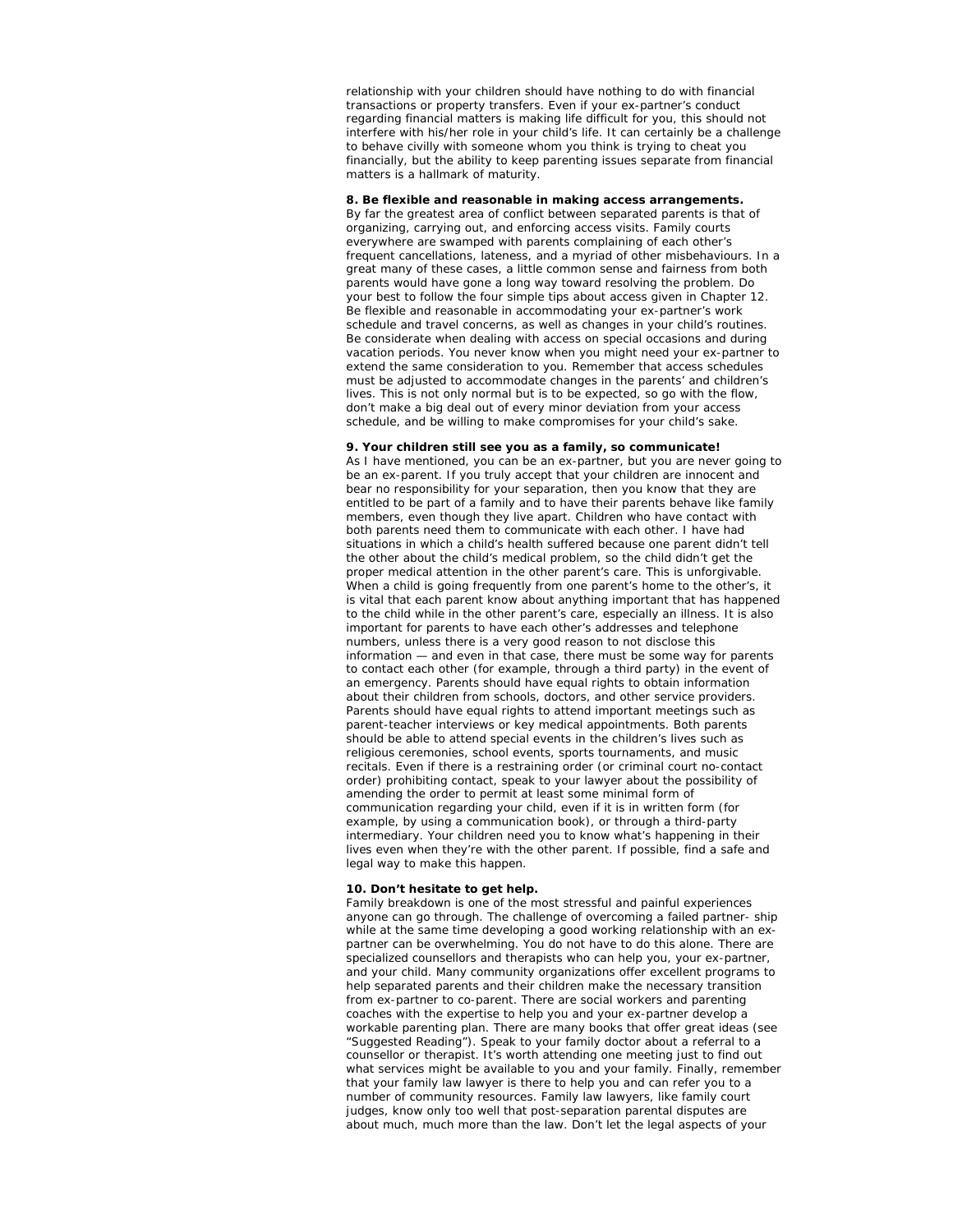dispute interfere with the critically important human aspects. If you do, you may be doing a disservice to your children.

*From* Tug of War: A Judge's Verdict on Separation, Custody Battles, and the Bitter Realities of Family Court *by Harvey Brownstone © 2008 by Harvey Brownstone. All rights reserved. Published by ECW Press Ltd.*

6525 Grand Teton Plaza, Madison, WI 53719 Phone 608.664.3750 Fax 608.664.3751 afcc@afccnet.org www.afccnet.org

Search - Site Map